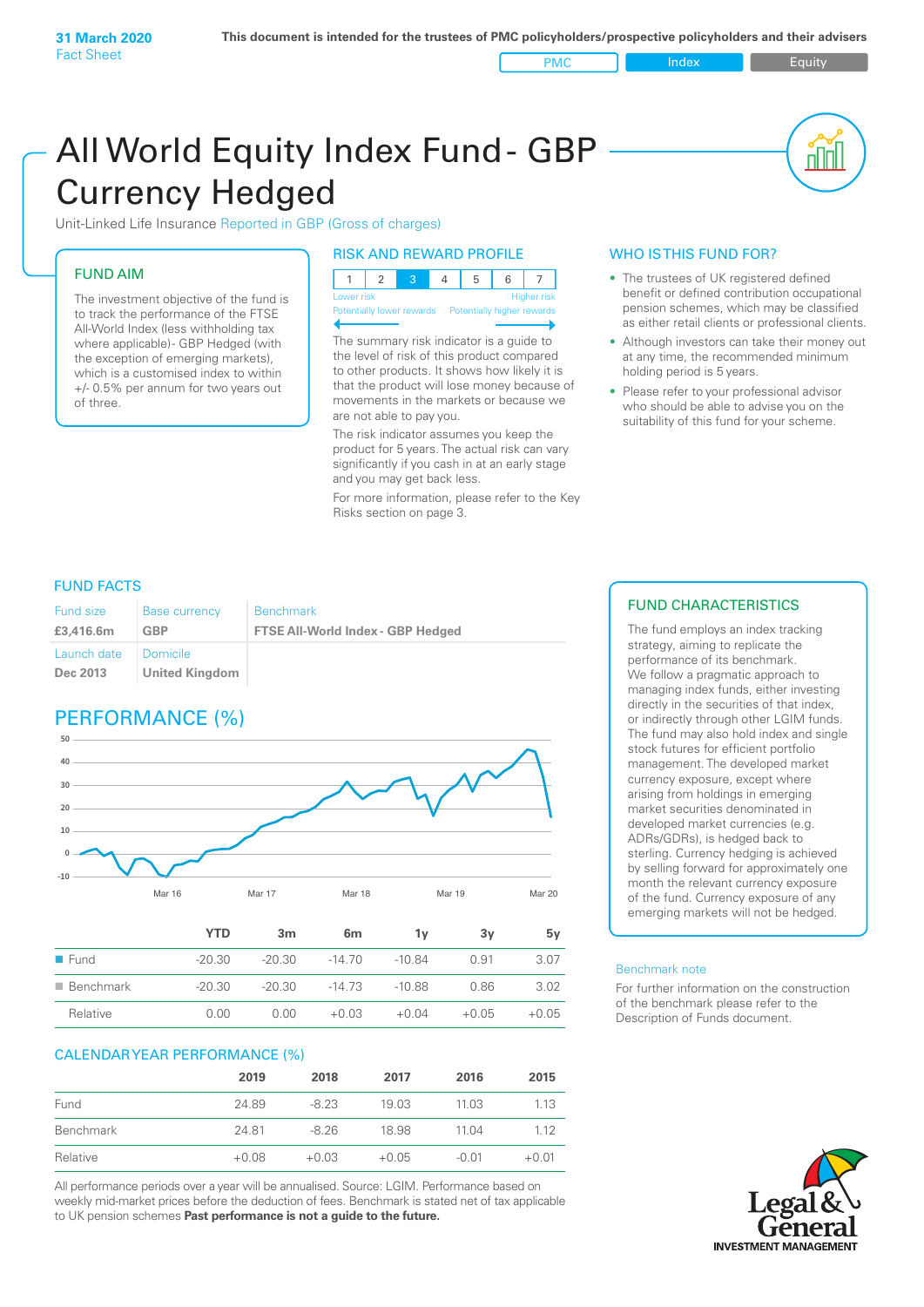#### All World Equity Index Fund - GBP Currency Hedged

Unit-Linked Life Insurance Reported in GBP (Gross of charges)

#### PORTFOLIO BREAKDOWN

All data source LGIM unless otherwise stated. Totals may not sum due to rounding. In order to minimise transaction costs, the Fund will not always own all the assets that constitute the index and on occasion it will own assets that are not in the index.



#### SECTOR (%)

| $\blacksquare$ Technology | 19.1 |
|---------------------------|------|
| $\blacksquare$ Financials | 19.1 |
| ■ Health Care             | 12.7 |
| ■ Consumer Services       | 11.9 |
| Industrials               | 11.9 |
| Consumer Goods            | 11.3 |
| $\Box$ Oil & Gas          | 3.8  |
| ■ Basic Materials         | 3.7  |
| $\blacksquare$ Utilities  | 3.5  |
| $\Box$ Other              | 29   |
|                           |      |

#### REGION (%)

| North America                 | 57.9 |
|-------------------------------|------|
| Europe (ex UK)                | 13.6 |
| <b>World Emerging Markets</b> | 10.6 |
| Japan                         | 82   |
| Asia Pac ex Japan Dev         | 49   |
| UK (World)                    | 46   |
| Middle East/Africa Dev        | በ 2  |
|                               |      |

# MARKET CAPITALISATION (%) TOP 10 HOLDINGS (%)

| ■ Large            | 83.6 |
|--------------------|------|
| $\blacksquare$ Mid | 16.4 |



| Microsoft Corp        | 3 O            |
|-----------------------|----------------|
| Apple Inc             | 26             |
| Amazon Com Inc        | 2 O            |
| Facebook              | 1 <sub>0</sub> |
| Alphabet CI A         | O 9            |
| Johnson & Johnson     | O 9            |
| Alphabet CI C         | 09             |
| Alibaba Group Holding | O 9            |
| Nestle                | 0 S            |
| JPMorgan Chase & Co   |                |
|                       |                |



The Index Fund Management team comprises 25 fund managers, supported by two analysts. Management oversight is provided by the Global Head of Index Funds. The team has average industry experience of 15 years, of which seven years has been at LGIM, and is focused on achieving the equally important objectives of close tracking and maximising returns.